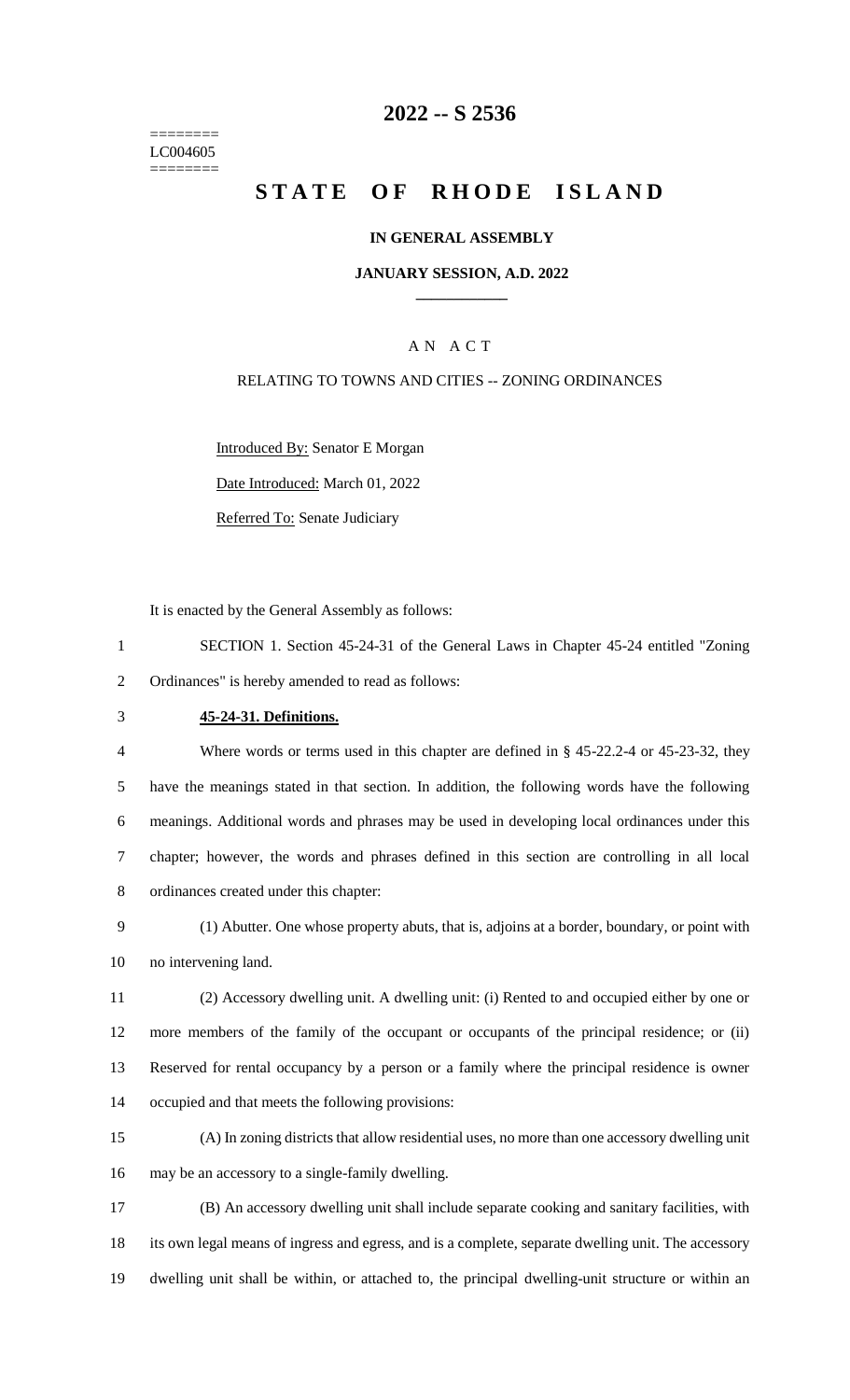- existing structure, such as a garage or barn, and designed so that the appearance of the principal structure remains that of a one-family residence.
- (3) Accessory use. A use of land or of a building, or portion thereof, customarily incidental and subordinate to the principal use of the land or building. An accessory use may be restricted to the same lot as the principal use. An accessory use shall not be permitted without the principal use to which it is related.
- (4) Aggrieved party. An aggrieved party, for purposes of this chapter, shall be:

(i) Any person, or persons, or entity, or entities, who or that can demonstrate that his, her,

 or its property will be injured by a decision of any officer or agency responsible for administering the zoning ordinance of a city or town; or

(ii) Anyone requiring notice pursuant to this chapter.

(5) Agricultural land. "Agricultural land," as defined in § 45-22.2-4.

(6) Airport hazard area. "Airport hazard area," as defined in § 1-3-2.

 (7) Applicant. An owner, or authorized agent of the owner, submitting an application or appealing an action of any official, board, or agency.

(8) Application. The completed form, or forms, and all accompanying documents, exhibits,

 and fees required of an applicant by an approving authority for development review, approval, or permitting purposes.

 (9) Buffer. Land that is maintained in either a natural or landscaped state, and is used to screen or mitigate the impacts of development on surrounding areas, properties, or rights-of-way.

 (10) Building. Any structure used or intended for supporting or sheltering any use or occupancy.

 (11) Building envelope. The three-dimensional space within which a structure is permitted to be built on a lot and that is defined by regulations governing building setbacks, maximum height, and bulk; by other regulations; or by any combination thereof.

 (12) Building height. For a vacant parcel of land, building height shall be measured from the average, existing-grade elevation where the foundation of the structure is proposed. For an existing structure, building height shall be measured from average grade taken from the outermost four (4) corners of the existing foundation. In all cases, building height shall be measured to the top of the highest point of the existing or proposed roof or structure. This distance shall exclude spires, chimneys, flag poles, and the like. For any property or structure located in a special flood hazard area, as shown on the official FEMA Flood Insurance Rate Maps (FIRMs), or depicted on the Rhode Island coastal resources management council (CRMC) suggested design elevation three foot (3') sea level rise (CRMC SDE 3 SLR) map as being inundated during a one-hundred-year (100)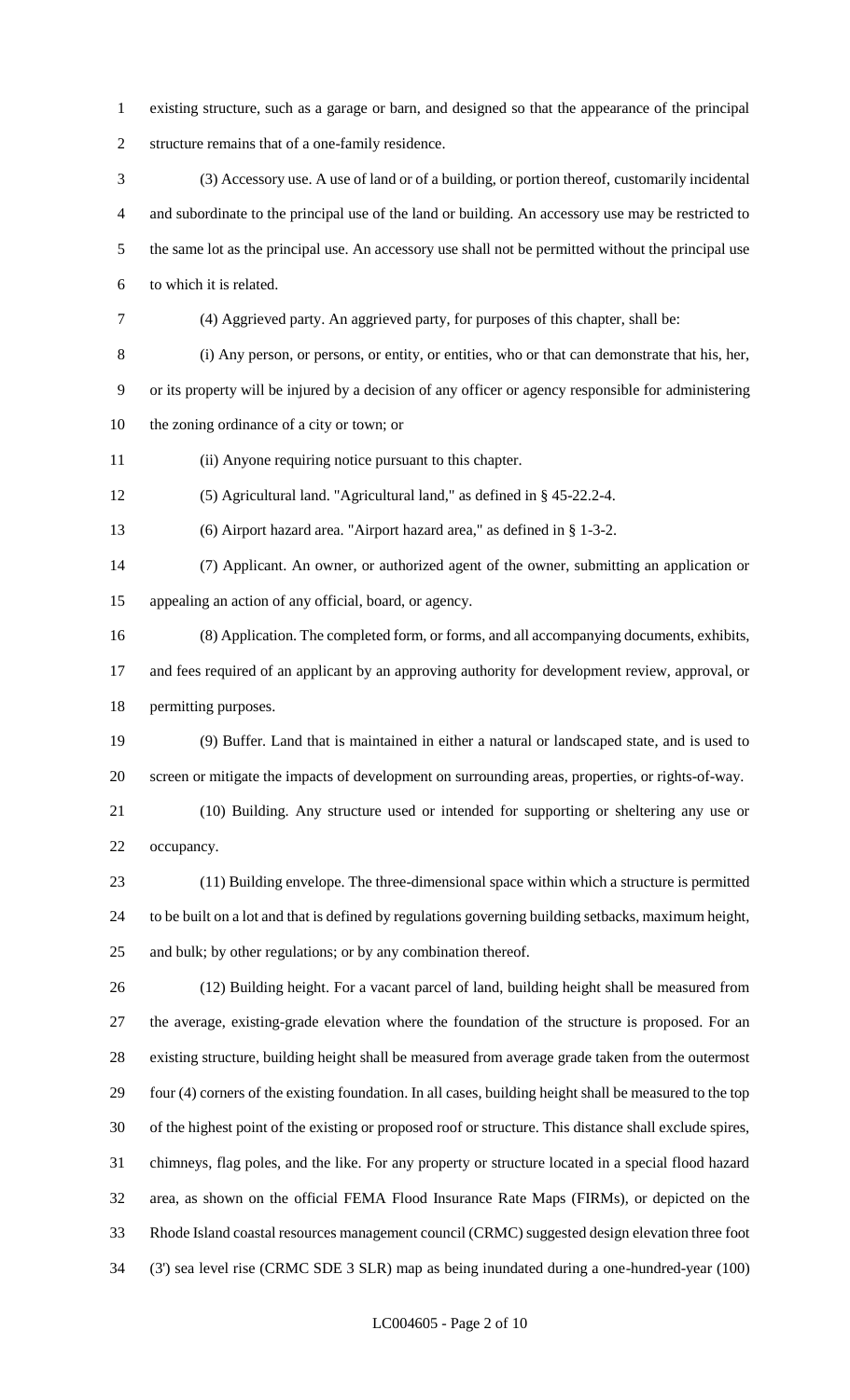storm, the greater of the following amounts, expressed in feet, shall be excluded from the building

height calculation:

 (i) The base flood elevation on the FEMA FIRM plus up to five feet (5') of any utilized or proposed freeboard, less the average existing grade elevation; or

 (ii) The suggested design elevation as depicted on the CRMC SDE 3 SLR map during a one-hundred-year (100) storm, less the average existing grade elevation. CRMC shall reevaluate the appropriate suggested design elevation map for the exclusion every ten (10) years, or as otherwise necessary.

 (13) Cluster. A site-planning technique that concentrates buildings in specific areas on the site to allow the remaining land to be used for recreation, common open space, and/or preservation of environmentally, historically, culturally, or other sensitive features and/or structures. The techniques used to concentrate buildings shall be specified in the ordinance and may include, but are not limited to, reduction in lot areas, setback requirements, and/or bulk requirements, with the resultant open land being devoted by deed restrictions for one or more uses. Under cluster development, there is no increase in the number of lots that would be permitted under conventional development except where ordinance provisions include incentive bonuses for certain types or conditions of development.

(14) Common ownership. Either:

 (i) Ownership by one or more individuals or entities in any form of ownership of two (2) or more contiguous lots; or

 (ii) Ownership by any association (ownership may also include a municipality) of one or more lots under specific development techniques.

 (15) Community residence. A home or residential facility where children and/or adults reside in a family setting and may or may not receive supervised care. This does not include halfway houses or substance-use-disorder-treatment facilities. This does include, but is not limited to, the following:

 (i) Whenever six (6) or fewer children or adults with intellectual and/or developmental disability reside in any type of residence in the community, as licensed by the state pursuant to chapter 24 of title 40.1. All requirements pertaining to local zoning are waived for these community residences;

 (ii) A group home providing care or supervision, or both, to not more than eight (8) persons with disabilities, and licensed by the state pursuant to chapter 24 of title 40.1;

 (iii) A residence for children providing care or supervision, or both, to not more than eight (8) children, including those of the caregiver, and licensed by the state pursuant to chapter 72.1 of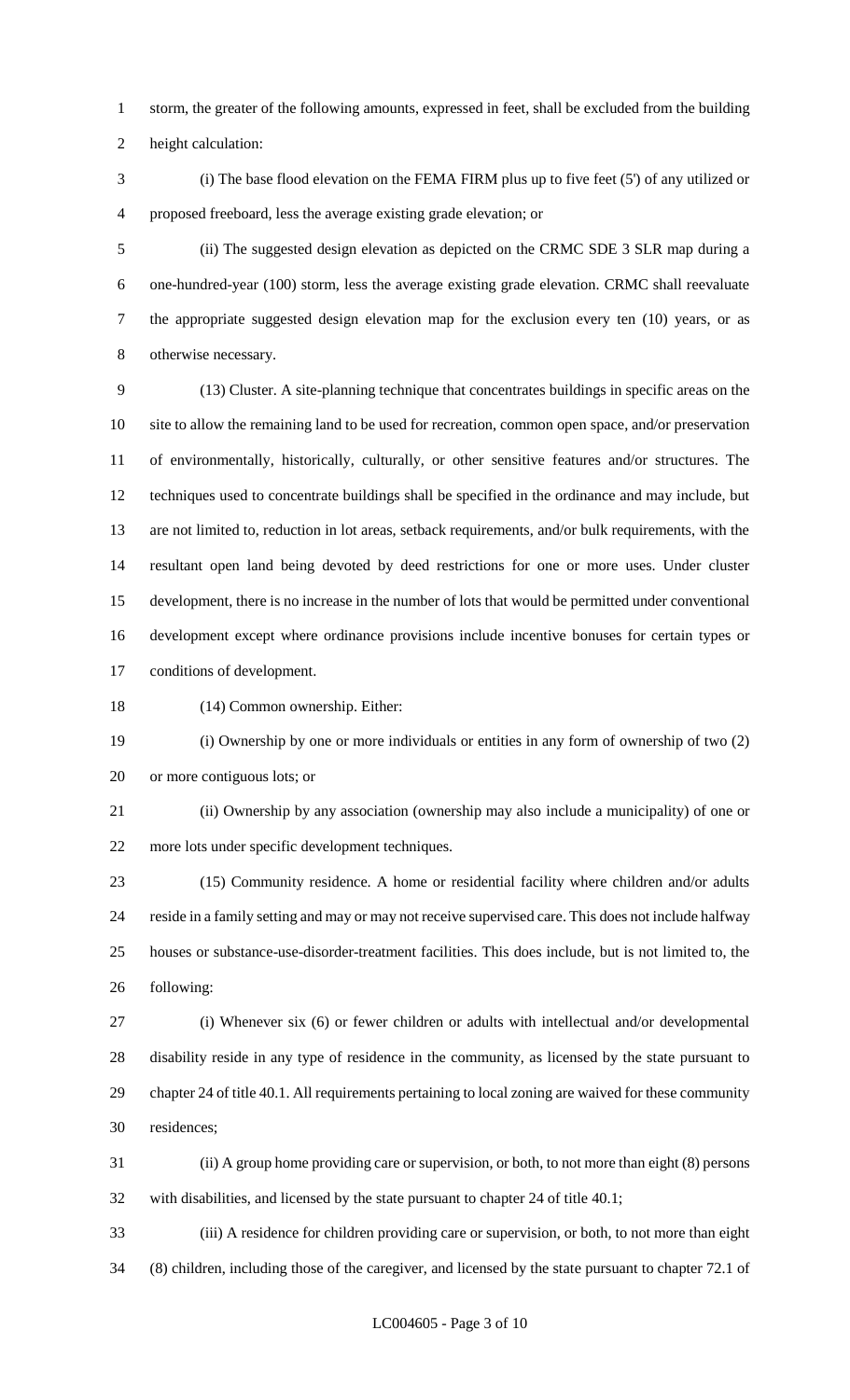title 42;

 (iv) A community transitional residence providing care or assistance, or both, to no more than six (6) unrelated persons or no more than three (3) families, not to exceed a total of eight (8) persons, requiring temporary financial assistance, and/or to persons who are victims of crimes, abuse, or neglect, and who are expected to reside in that residence not less than sixty (60) days nor more than two (2) years. Residents will have access to, and use of, all common areas, including eating areas and living rooms, and will receive appropriate social services for the purpose of fostering independence, self-sufficiency, and eventual transition to a permanent living situation. (16) Comprehensive plan. The comprehensive plan adopted and approved pursuant to chapter 22.2 of this title and to which any zoning adopted pursuant to this chapter shall be in compliance. (17) Day care -- Daycare center. Any other daycare center that is not a family daycare home. (18) Day care -- Family daycare home. Any home, other than the individual's home, in which day care in lieu of parental care or supervision is offered at the same time to six (6) or less individuals who are not relatives of the caregiver, but may not contain more than a total of eight (8) individuals receiving day care. (19) Density, residential. The number of dwelling units per unit of land. (20) Development. The construction, reconstruction, conversion, structural alteration, relocation, or enlargement of any structure; any mining, excavation, landfill, or land disturbance; or any change in use, or alteration or extension of the use, of land. (21) Development plan review. The process whereby authorized, local officials review the site plans, maps, and other documentation of a development to determine the compliance with the stated purposes and standards of the ordinance. (22) District. See "zoning-use district." (23) Drainage system. A system for the removal of water from land by drains, grading, or other appropriate means. These techniques may include runoff controls to minimize erosion and sedimentation during and after construction or development; the means for preserving surface and groundwaters; and the prevention and/or alleviation of flooding. (24) Dwelling unit. A structure, or portion of a structure, providing complete, independent living facilities for one or more persons, including permanent provisions for living, sleeping, eating, cooking, and sanitation, and containing a separate means of ingress and egress. (25) Extractive industry. The extraction of minerals, including: solids, such as coal and ores; liquids, such as crude petroleum; and gases, such as natural gases. The term also includes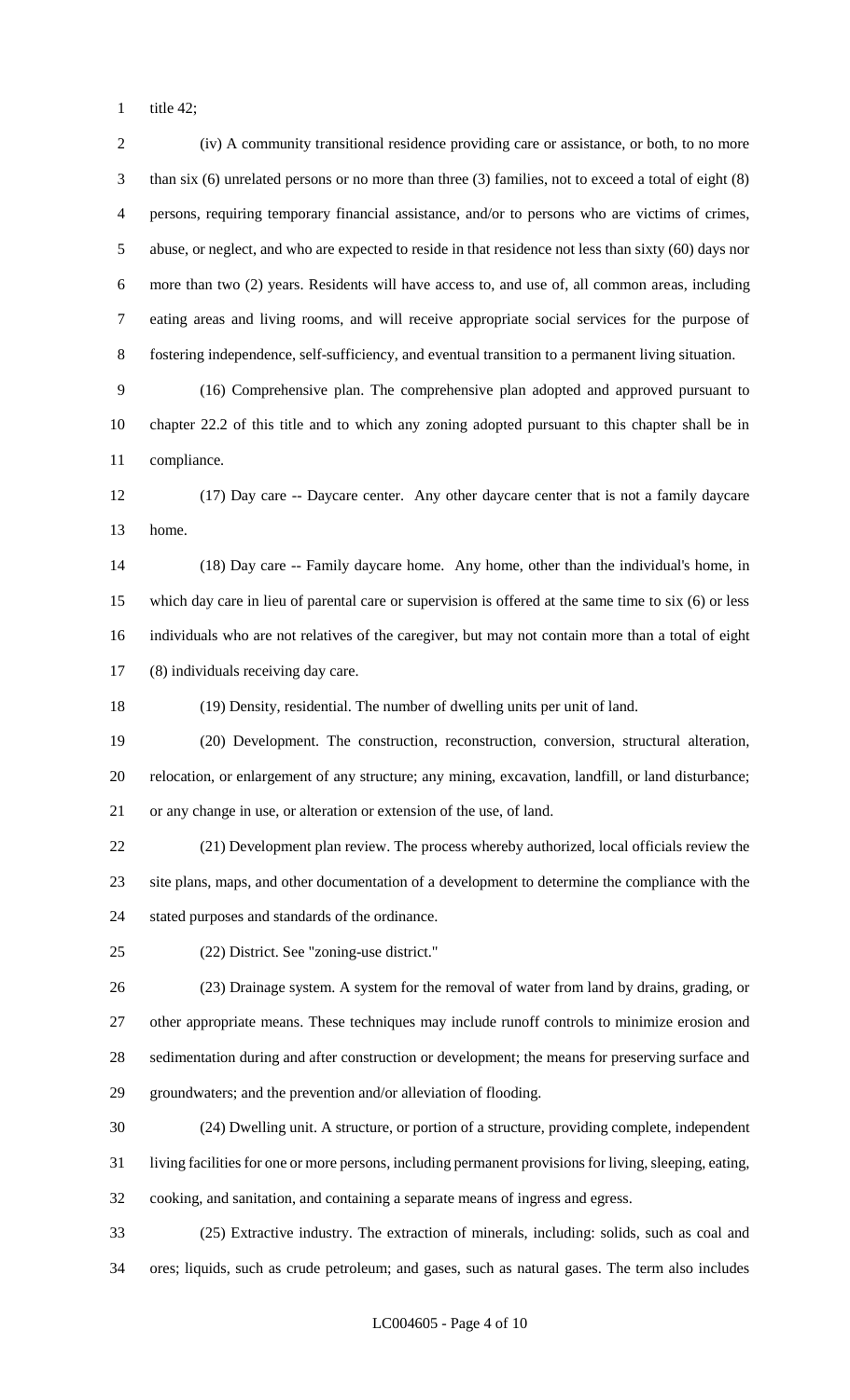quarrying; well operation; milling, such as crushing, screening, washing, and flotation; and other preparation customarily done at the extraction site or as a part of the extractive activity.

 (26) Family member. A person, or persons, related by blood, marriage, or other legal means, including, but not limited to, a child, parent, spouse, mother-in-law, father-in-law, grandparents, grandchildren, domestic partner, sibling, care recipient, or member of the household.

 (27) Floating zone. An unmapped zoning district adopted within the ordinance that is established on the zoning map only when an application for development, meeting the zone requirements, is approved.

(28) Floodplains, or Flood hazard area. As defined in § 45-22.2-4.

 (29) Freeboard. A factor of safety expressed in feet above the base flood elevation of a flood hazard area for purposes of floodplain management. Freeboard compensates for the many unknown factors that could contribute to flood heights, such as wave action, bridge openings, and the hydrological effect of urbanization of the watershed.

(30) Groundwater. "Groundwater" and associated terms, as defined in § 46-13.1-3.

 (31) Halfway house. A residential facility for adults or children who have been institutionalized for criminal conduct and who require a group setting to facilitate the transition to a functional member of society.

(32) Hardship. See § 45-24-41.

(33) Historic district or historic site. As defined in § 45-22.2-4.

 (34) Home occupation. Any activity customarily carried out for gain by a resident, conducted as an accessory use in the resident's dwelling unit.

 (35) Household. One or more persons living together in a single-dwelling unit, with common access to, and common use of, all living and eating areas and all areas and facilities for the preparation and storage of food within the dwelling unit. The term "household unit" is synonymous with the term "dwelling unit" for determining the number of units allowed within any structure on any lot in a zoning district. An individual household shall consist of any one of the following:

(i) A family, which may also include servants and employees living with the family; or

 (ii) A person or group of unrelated persons living together. The maximum number may be set by local ordinance, but this maximum shall not be less than three (3).

 (36) Incentive zoning. The process whereby the local authority may grant additional development capacity in exchange for the developer's provision of a public benefit or amenity as specified in local ordinances.

(37) Infrastructure. Facilities and services needed to sustain residential, commercial,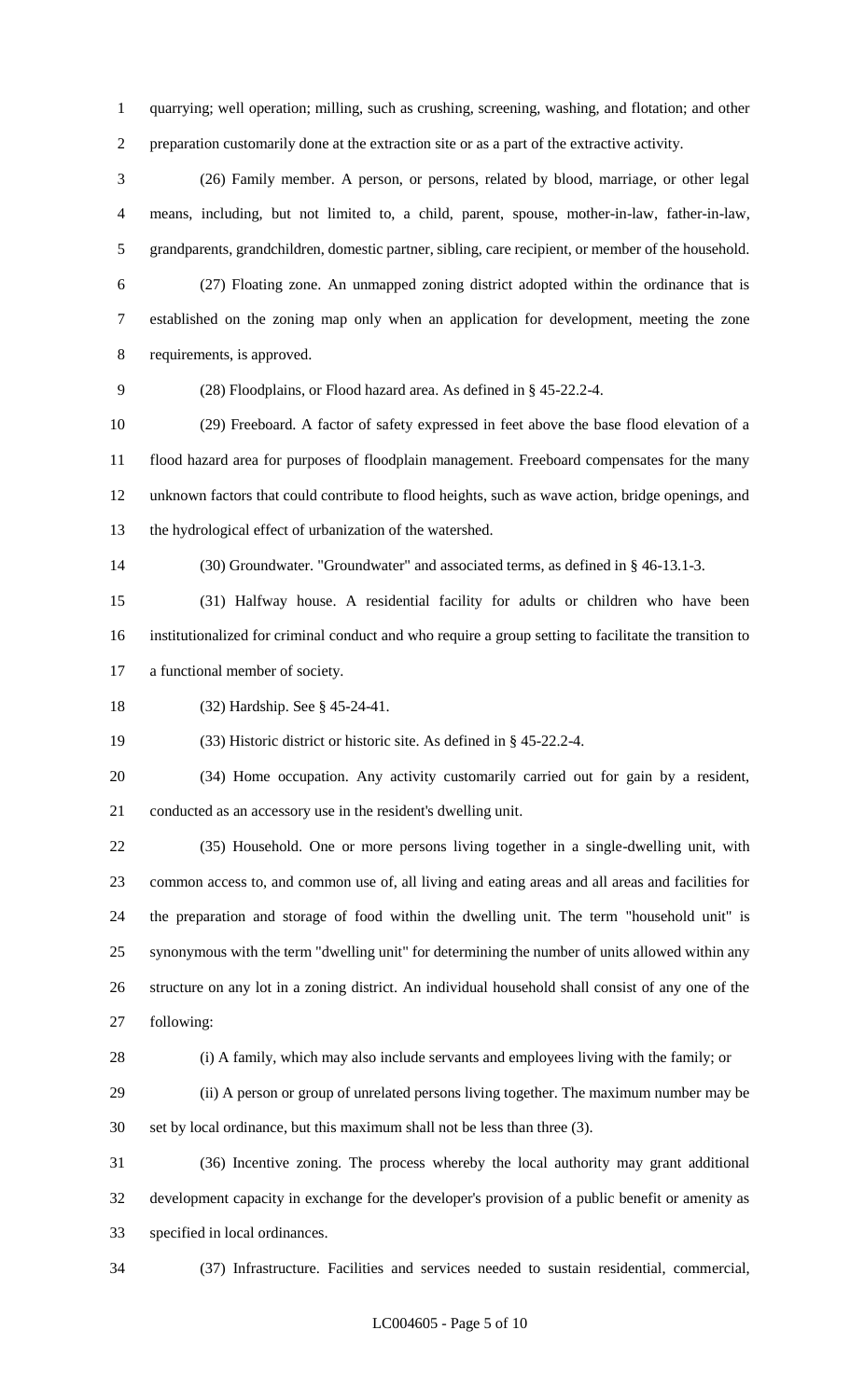- industrial, institutional, and other activities.
- (38) Land-development project. A project in which one or more lots, tracts, or parcels of land are developed or redeveloped as a coordinated site for one or more uses, units, or structures, including, but not limited to, planned development or cluster development for residential, commercial, institutional, recreational, open space, or mixed uses as provided in the zoning ordinance.
- (39) Lot. Either:

 (i) The basic development unit for determination of lot area, depth, and other dimensional regulations; or

 (ii) A parcel of land whose boundaries have been established by some legal instrument, such as a recorded deed or recorded map, and that is recognized as a separate legal entity for purposes of transfer of title.

- (40) Lot area. The total area within the boundaries of a lot, excluding any street right-of-way, usually reported in acres or square feet.
- (41) Lot area, minimum. The smallest land area established by the local zoning ordinance upon which a use, building, or structure may be located in a particular zoning district.
- (42) Lot building coverage. That portion of the lot that is, or may be, covered by buildings and accessory buildings.
- (43) Lot depth. The distance measured from the front lot line to the rear lot line. For lots where the front and rear lot lines are not parallel, the lot depth is an average of the depth.
- (44) Lot frontage. That portion of a lot abutting a street. A zoning ordinance shall specify how noncontiguous frontage will be considered with regard to minimum frontage requirements.
- (45) Lot line. A line of record, bounding a lot, that divides one lot from another lot or from a public or private street or any other public or private space and shall include:
- (i) Front: the lot line separating a lot from a street right-of-way. A zoning ordinance shall specify the method to be used to determine the front lot line on lots fronting on more than one street, for example, corner and through lots;
- (ii) Rear: the lot line opposite and most distant from the front lot line, or in the case of triangular or otherwise irregularly shaped lots, an assumed line at least ten feet (10') in length entirely within the lot, parallel to and at a maximum distance from, the front lot line; and
- (iii) Side: any lot line other than a front or rear lot line. On a corner lot, a side lot line may be a street lot line, depending on requirements of the local zoning ordinance.
- (46) Lot size, minimum. Shall have the same meaning as "minimum lot area" defined herein.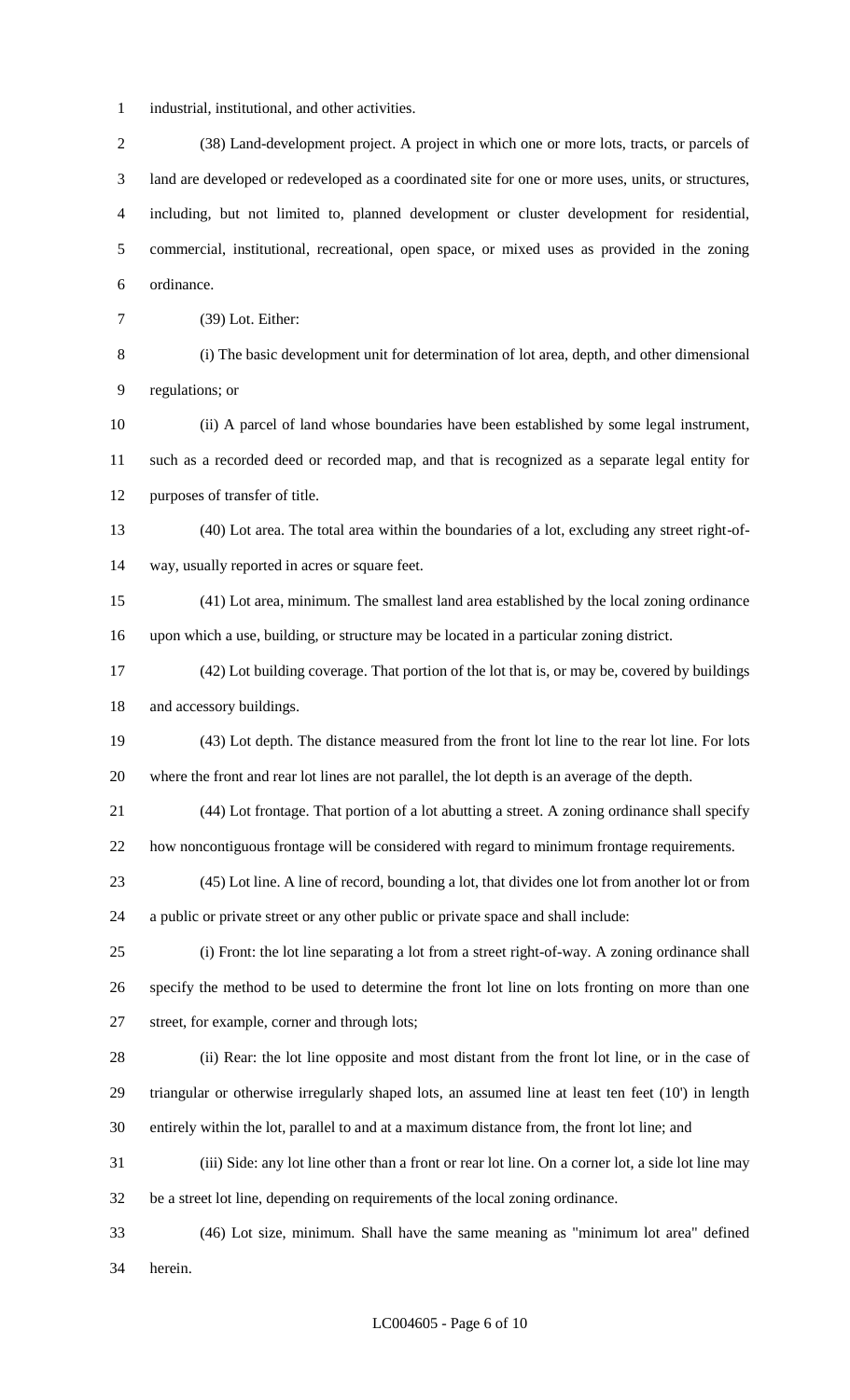(47) Lot, through. A lot that fronts upon two (2) parallel streets, or that fronts upon two (2)

streets that do not intersect at the boundaries of the lot.

 (48) Lot width. The horizontal distance between the side lines of a lot measured at right angles to its depth along a straight line parallel to the front lot line at the minimum front setback line.

(49) Mere inconvenience. See § 45-24-41.

(50) Mixed use. A mixture of land uses within a single development, building, or tract.

 (51) Modification. Permission granted and administered by the zoning enforcement officer of the city or town, and pursuant to the provisions of this chapter to grant a dimensional variance other than lot area requirements from the zoning ordinance to a limited degree as determined by 11 the zoning ordinance of the city or town, but not to exceed twenty-five percent (25%) of each of the applicable dimensional requirements.

 (52) Nonconformance. A building, structure, or parcel of land, or use thereof, lawfully existing at the time of the adoption or amendment of a zoning ordinance and not in conformity with the provisions of that ordinance or amendment. Nonconformance is of only two (2) types:

 (i) Nonconforming by use: a lawfully established use of land, building, or structure that is not a permitted use in that zoning district. A building or structure containing more dwelling units than are permitted by the use regulations of a zoning ordinance is nonconformity by use; or

 (ii) Nonconforming by dimension: a building, structure, or parcel of land not in compliance with the dimensional regulations of the zoning ordinance. Dimensional regulations include all regulations of the zoning ordinance, other than those pertaining to the permitted uses. A building or structure containing more dwelling units than are permitted by the use regulations of a zoning ordinance is nonconforming by use; a building or structure containing a permitted number of dwelling units by the use regulations of the zoning ordinance, but not meeting the lot area per dwelling unit regulations, is nonconforming by dimension.

 (53) Overlay district. A district established in a zoning ordinance that is superimposed on one or more districts or parts of districts. The standards and requirements associated with an overlay district may be more or less restrictive than those in the underlying districts consistent with other applicable state and federal laws.

 (54) Performance standards. A set of criteria or limits relating to elements that a particular use or process must either meet or may not exceed.

 (55) Permitted use. A use by right that is specifically authorized in a particular zoning district.

(56) Planned development. A "land-development project," as defined in subsection (38),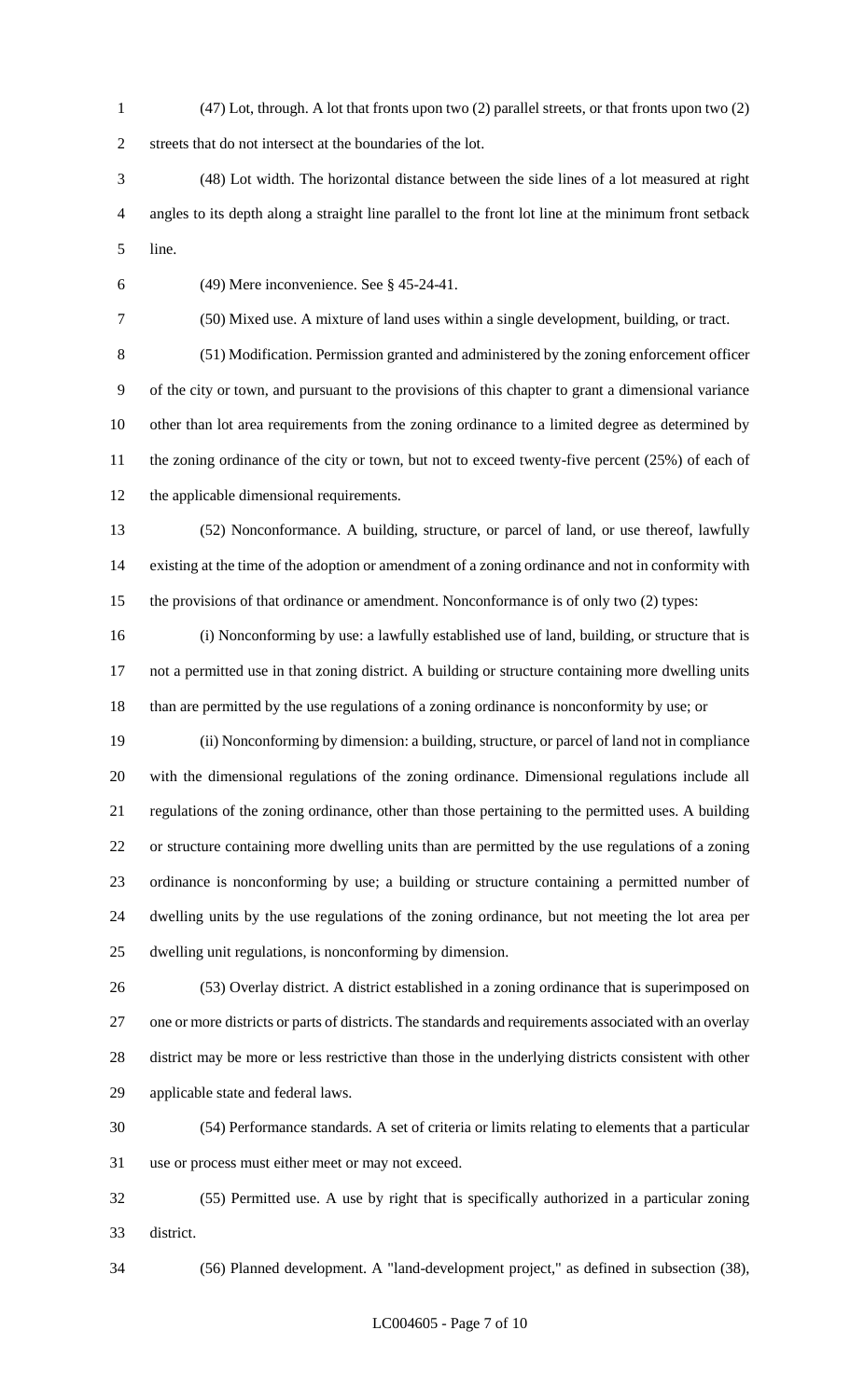and developed according to plan as a single entity and containing one or more structures or uses

with appurtenant common areas.

 (57) Plant agriculture. The growing of plants for food or fiber, to sell or consume. The cultivation and processing of cannabis is not plant agriculture.

 (58) Preapplication conference. A review meeting of a proposed development held between applicants and reviewing agencies as permitted by law and municipal ordinance, before formal submission of an application for a permit or for development approval.

 (59) Setback line or lines. A line, or lines, parallel to a lot line at the minimum distance of the required setback for the zoning district in which the lot is located that establishes the area within which the principal structure must be erected or placed.

 (60) Site plan. The development plan for one or more lots on which is shown the existing and/or the proposed conditions of the lot.

 (61) Slope of land. The grade, pitch, rise, or incline of the topographic landform or surface of the ground.

 (62) Special use. A regulated use that is permitted pursuant to the special-use permit issued by the authorized governmental entity, pursuant to § 45-24-42. Formerly referred to as a special exception.

 (63) Structure. A combination of materials to form a construction for use, occupancy, or ornamentation, whether installed on, above, or below the surface of land or water.

 (64) Substandard lot of record. Any lot lawfully existing at the time of adoption or amendment of a zoning ordinance and not in conformance with the dimensional or area provisions of that ordinance.

 (65) Use. The purpose or activity for which land or buildings are designed, arranged, or intended, or for which land or buildings are occupied or maintained.

 (66) Variance. Permission to depart from the literal requirements of a zoning ordinance. An authorization for the construction or maintenance of a building or structure, or for the establishment or maintenance of a use of land, that is prohibited by a zoning ordinance. There are only two (2) categories of variance, a use variance or a dimensional variance.

 (i) Use variance. Permission to depart from the use requirements of a zoning ordinance where the applicant for the requested variance has shown by evidence upon the record that the subject land or structure cannot yield any beneficial use if it is to conform to the provisions of the zoning ordinance.

 (ii) Dimensional variance. Permission to depart from the dimensional requirements of a zoning ordinance, where the applicant for the requested relief has shown, by evidence upon the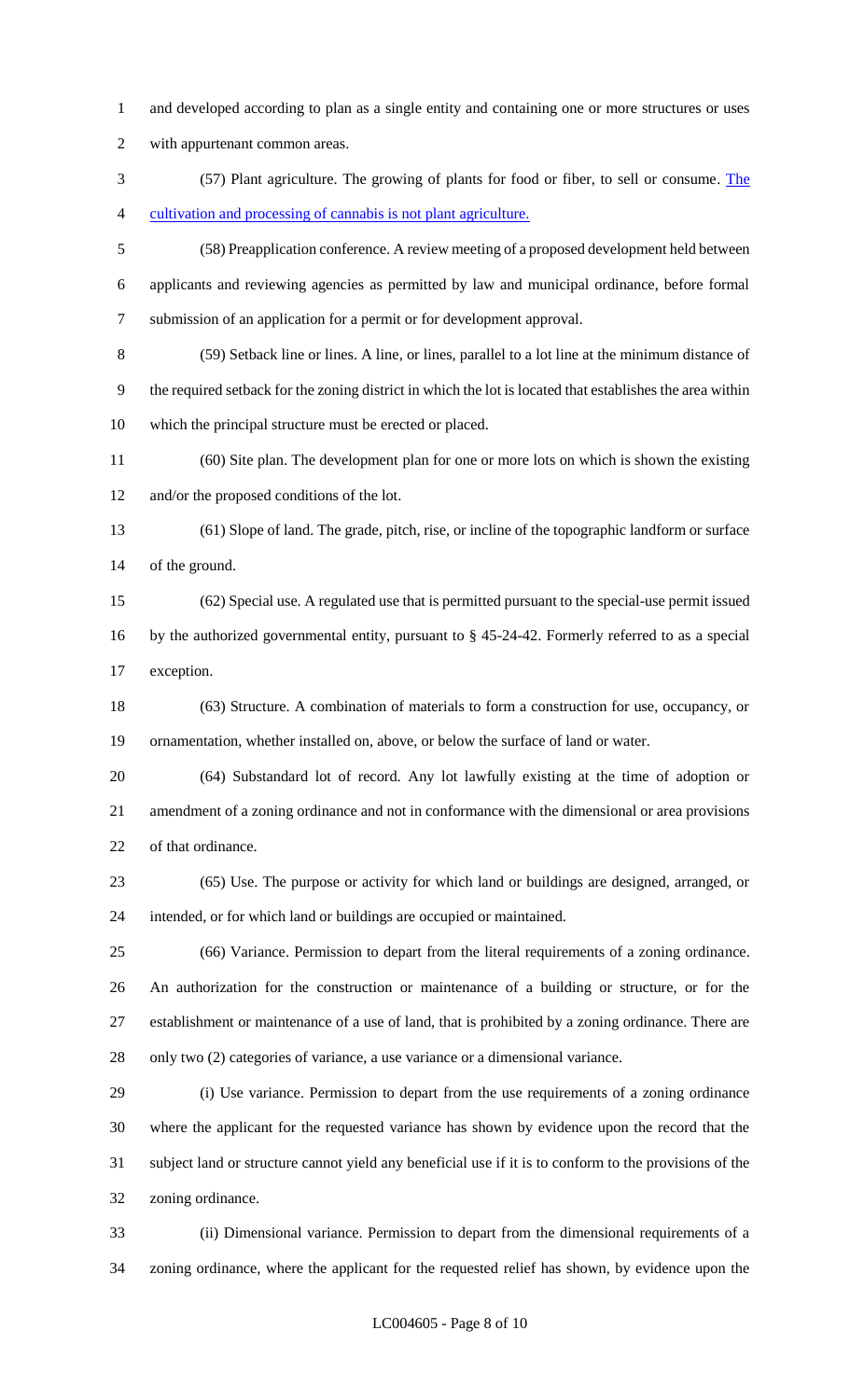record, that there is no other reasonable alternative way to enjoy a legally permitted beneficial use of the subject property unless granted the requested relief from the dimensional regulations. However, the fact that a use may be more profitable or that a structure may be more valuable after the relief is granted are not grounds for relief.

(67) Waters. As defined in § 46-12-1(23).

6 (68) Wetland, coastal. As defined in  $§$  45-22.2-4.

(69) Wetland, freshwater. As defined in § 2-1-20.

 (70) Zoning certificate. A document signed by the zoning-enforcement officer, as required in the zoning ordinance, that acknowledges that a use, structure, building, or lot either complies with, or is legally nonconforming to, the provisions of the municipal zoning ordinance or is an authorized variance or modification therefrom.

 (71) Zoning map. The map, or maps, that are a part of the zoning ordinance and that delineate the boundaries of all mapped zoning districts within the physical boundary of the city or town.

 (72) Zoning ordinance. An ordinance enacted by the legislative body of the city or town pursuant to this chapter and in the manner providing for the adoption of ordinances in the city or town's legislative or home rule charter, if any, that establish regulations and standards relating to the nature and extent of uses of land and structures; that is consistent with the comprehensive plan of the city or town as defined in chapter 22.2 of this title; that includes a zoning map; and that complies with the provisions of this chapter.

 (73) Zoning-use district. The basic unit in zoning, either mapped or unmapped, to which a uniform set of regulations applies, or a uniform set of regulations for a specified use. Zoning-use districts include, but are not limited to: agricultural, commercial, industrial, institutional, open space, and residential. Each district may include sub-districts. Districts may be combined.

SECTION 2. This act shall take effect upon passage.

======== LC004605 ========